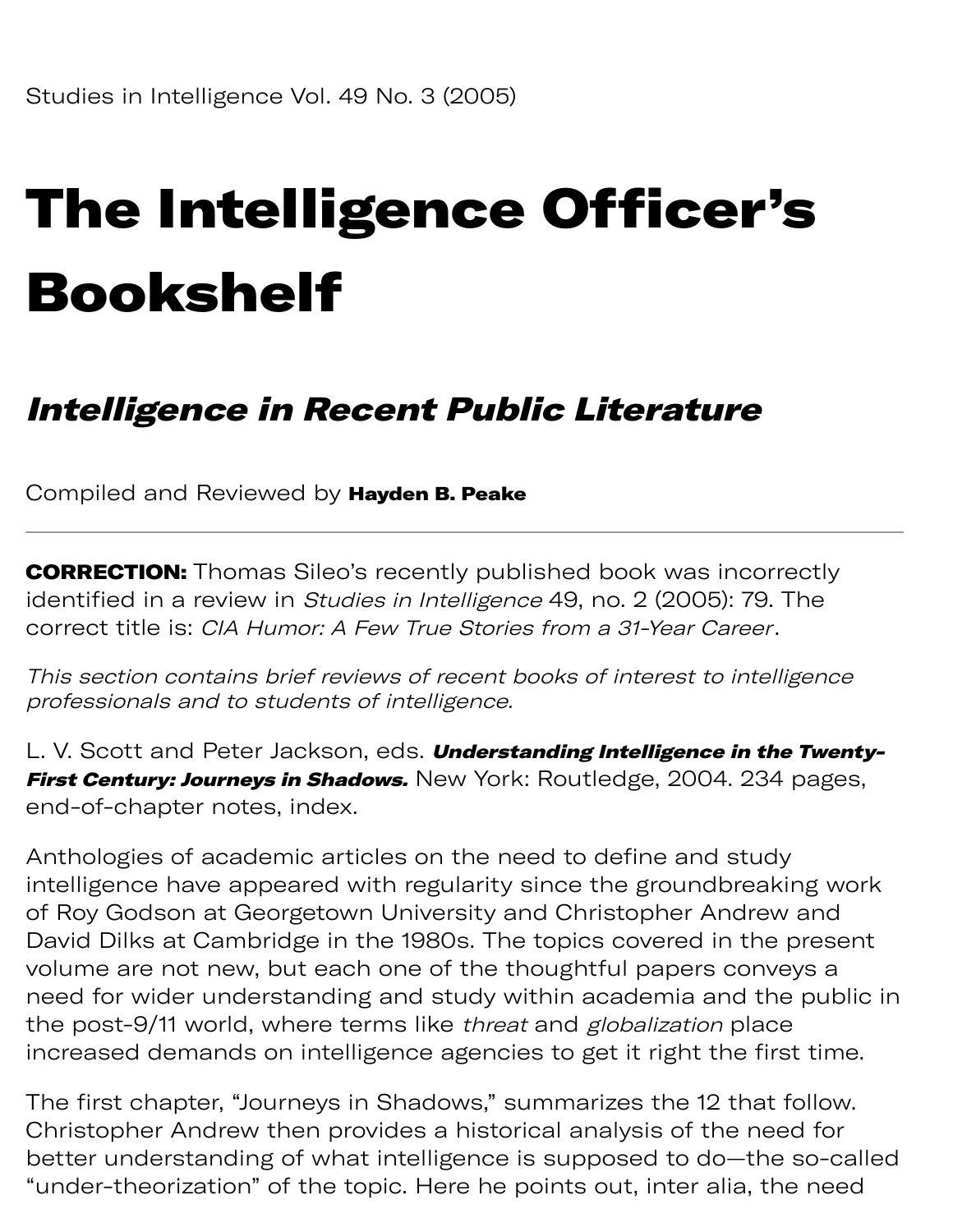for better defined criteria for success and failure. Wolfgang Kriefer discusses what he calls the scant attention intelligence history received in Germany—as opposed to press coverage of spy scandals, which is prevalent. He sees a need for greater public understanding in Germany that can only come from serious historical study in the universities, and he explains why that has not yet occurred. Military historian John Ferris describes the concepts of "netcentric warfare" and C4ISR (command, control, communications, computers, intelligence, surveillance and reconnaissance), that comprise the "infosphere" (the total information pertaining to an event). Put another way, these terms indicate how the military collects, analyzes, and acts on information. He points out the many benefits, as well as the risks associated when four-star generals use high-tech networking to pick targets a continent away.

In the area of security and personal freedoms, Gary Marx considers the definition and dimensions of human surveillance, comparing what he calls "traditional" with "new surveillance" practices. He develops some elaborate theories and adds an ethical dimension. But in the end, common sense will lead most thoughtful people to the same conclusions.

Michael Smith provides a common-sense historical analysis of the charge, made by Prof. Richard Breitman in his book Official Secrets, that Winston Churchill knew from Bletchley Park intercepts that the Nazis were murdering thousands of Jews and should have made that fact known at the time.[1] Breitman argues that Churchill acted immorally; Smith makes a powerful argument that he is wrong.

Intelligence historian Nigel West contributes an article that documents the paradoxical point that in Britain, with all its prohibition against unauthorized disclosures of intelligence by members of the profession, more intelligence disclosures have been produced "than anywhere else in the world." This article is followed by Jeremy Black's "Geopolitics of James Bond," which shows how the fictional world of the Fleming character has had serious influence on public attitudes toward the intelligence profession.

In the only article to focus on the specific features and functions of intelligence in the 21st century—"Hunters, Not Gatherers"—former CIA officer Charles Cogan, now senior research associate at the Kennedy School of Government at Harvard, argues that the Intelligence Community in the United States is not "properly centralized" to meet the intelligence needs of the post-9/11 world. Furthermore, he suggests, existing internal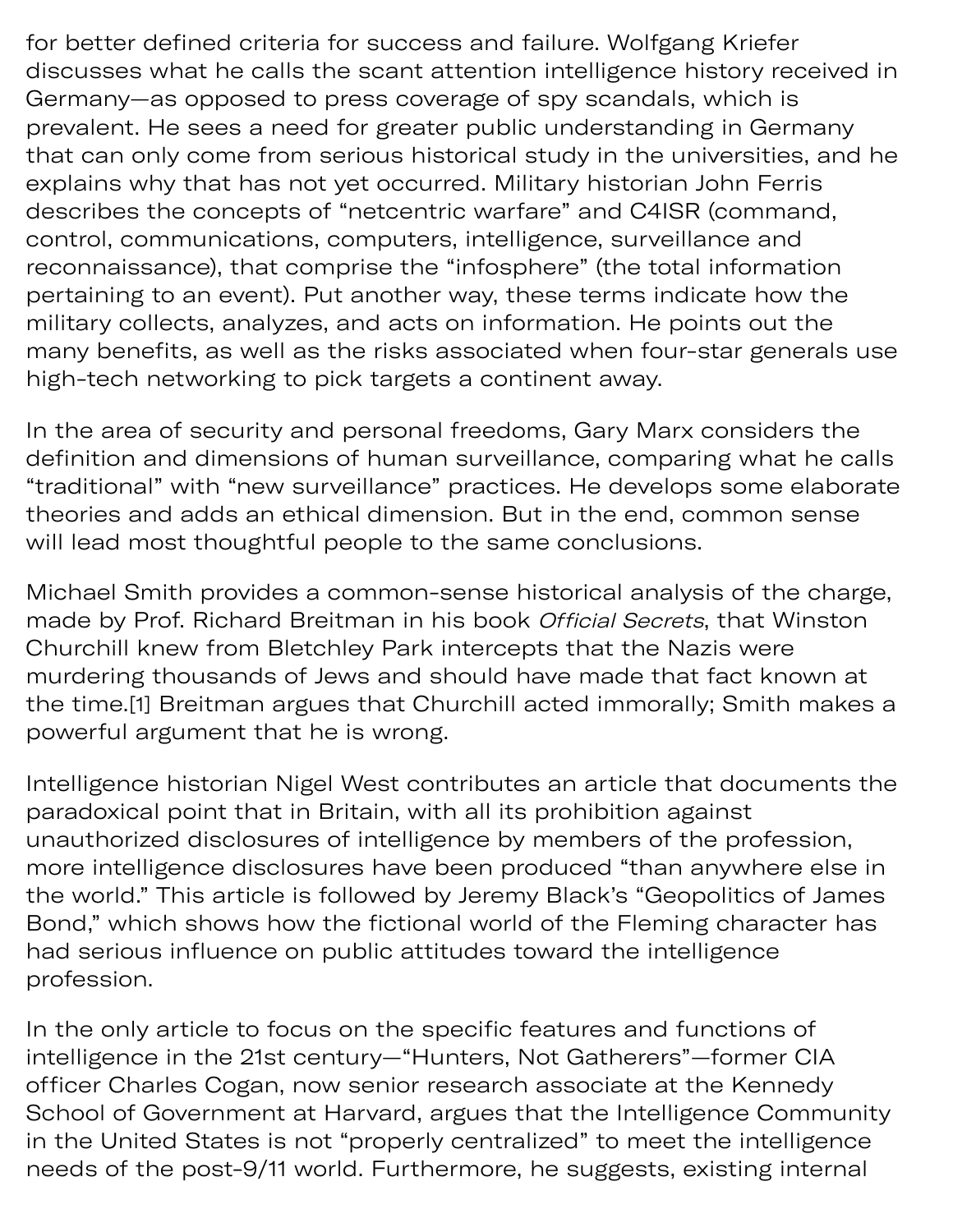needs of the post-9/11 world. Furthermore, he sugests, existing internal security organizations are weak and ineffective. With the changed world, what is needed is a return to a risk-oriented culture usually associated with wartime, coupled with an "offensive hunt strategy" (156) against terrorists, an aggressive approach that was not policy in the pre-9/11 era.

Len Scott, professor of international politics at the University of Wales, contributes a paper on clandestine diplomacy and covert action in the 21st century. The former involves talking secretly to adversaries; the latter involves operations designed to influence events in a given country. Scott looks at the possibility that 9/11 may have given the former more credibility than it enjoyed during the Cold War.

The final two chapters evaluate the question of ethics in intelligence. In "Ethics and Intelligence after September 2001," Michael Herman begins by noting that "Perhaps there is no need to mix intelligence and ethics." But while his admirable objectivity forces him to consider the idea in principle, he is not a believer. After discussions of why ethics are essential to operations, he suggests that "perhaps what is needed is a new paradigm," although he acknowledges that this issue is "not society's greatest problem," A somewhat different view is found in Toni Erskine's "'As Rays of Light to the Human Soul?' Moral Agents and Intelligence Gathering." The title comes from comments on intelligence made by Thomas Hobbes in 1647. Erskine reviews them in light of what she terms the realist, consequentialist, and deontological approaches advocated by others (210). The practical distinctions among these "vitally important endeavours" are not made clear and thus it is not surprising that she concludes "further investigation into ethics and intelligence is essential."

Understanding Intelligence in the Twenty-First Century is a thought-provoking, valuable collection of ideas. There is much here for doctoral dissertations and today's intelligence practitioners.

I. C. Smith. Inside: A Top G-Man Exposes Spies, Lies, and Bureaucratic Bungling **Inside the FBI**. Nashville, TN: Nelson Current, 2004. 394 pages, appendices, photos, index.

In at least 165 books on intelligence, an author promises an *inside* story in the title. Most disappoint. Ivian Charles Smith is the exception. He gives us a genuine inside look at the FBI and his own life. Both make absorbing reading.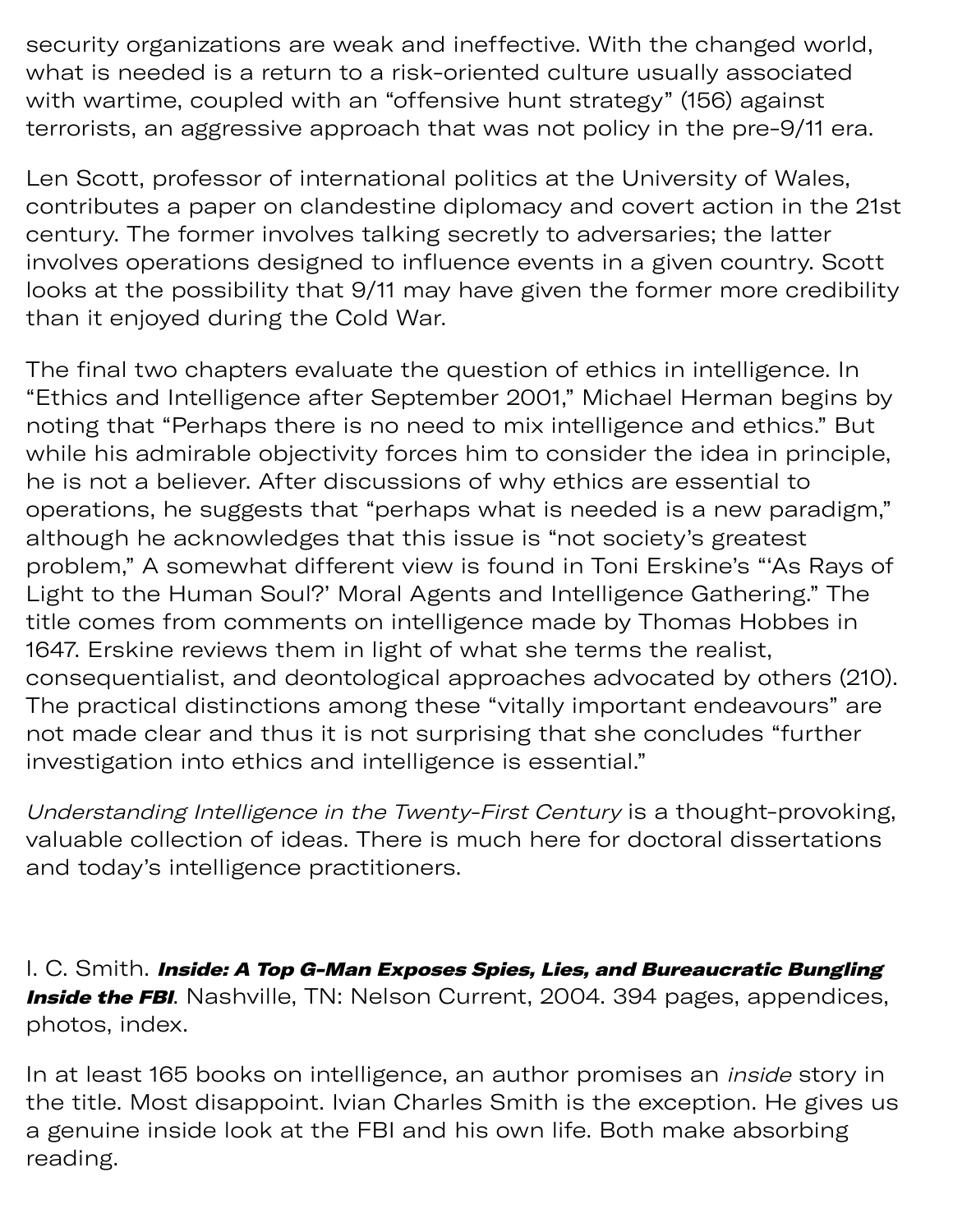Born in Louisiana during World War II and raised by his paternal grandparents, I. C. grew up in an era when youngsters were respectful of authority and polite to teachers, attributes that remained with him. Graduating from high school in 1960, he tried college briefly before joining the navy where he saw the world while serving aboard the USS Razorback, a submarine that had once had convicted spy John Walker among her crew. Four years later, I. C. returned to Louisiana and college, joined the police force, married, and became a detective. His police duties sometimes brought him into contact with FBI agents and they encouraged him to apply to the Bureau when he graduated from college in 1971. In May 1973, I. C. Smith began his own FBI career.

Inside is a roughly chronological summary of Smith's FBI career, which took him from St. Louis to Washington via most major countries of the world. He worked routine criminal cases, congressional corruption investigations, and, while in charge in Little Rock, Arkansas, the controversial Whitewater case, involving real estate irregularities. But intelligence professionals will be even more interested in his insights into the familiar counterintelligence cases of the era. In this category, he adds details about Larry Wu-tai Chin, the Chinese mole at the CIA; recounts the FBI side of the Aldrich Ames spy case, including the Bureau's self-serving cooperation with author Peter Maas; discusses the Parlor Maid, or Katrina Leung case; and is harshly critical of the Bureau's handling of putative Chinese agent Wen Ho Lee. Although the Robert Hanssen espionage case came to a close after Smith retired, he knew Hanssen and is not reticent about contradicting Director Louis Freeh's assertion that the case was a "counterintelligence coup" (303). He also takes issue with those who thought Hanssen was anything but a mediocre special agent motivated by greed. "Had the Soviets not paid him," says Smith, "he would not have continued to spy for them."

There are several themes running through the book that have added value because they are discussed by one who has paid his dues. The first is Smith's very candid comments about the directors under whom he served. He leaves no doubt that many of the Bureau's problems follow from their excessive egotism and poor leadership. A second theme concerns the working relationship between the Bureau and the Department of Justice. Examples can be found in the discussions of CAMPCON (the charges of Chinese campaign financing irregularities in the 1990s); the Whitewater investigation; the handling of the Waco and Ruby Ridge incidents involving extremists; and the author's comments on inaccurate affidavits (281). A third theme concerns the subtle ways in which the Bureau protects its public image. Of interest here is the Bureau's tendency toward intolerance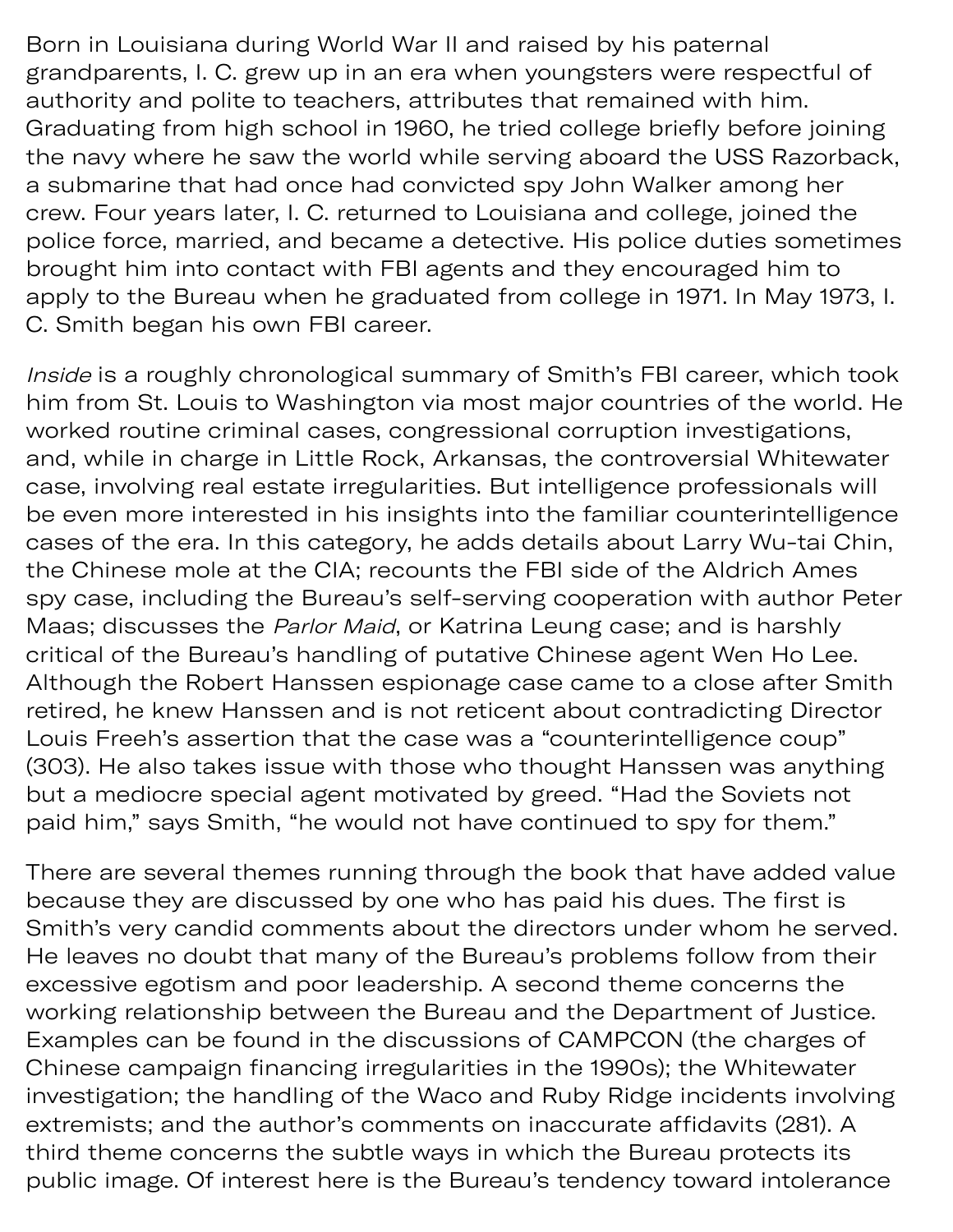of dissenting views, its hesitancy to assign responsibility for failure, the rationale for its pre-9/11 policies, and its anti-terrorism record in general. In the book's epilogue, Smith looks at the latter topic in some detail.

After 25 years with the FBI, Smith became a *former* special-agent-incharge on 31 July 1998. In writing this book, he has added to recent critical, although constructive, assessments of the Bureau.[2] Inside is a valuable contribution to current intelligence issues and to the literature of the profession.

Rodney P. Carlisle, ed. *Encyclopedia of Intelligence and Counterintelligence*. 2 volumes. Armonk, NY: M. E. Sharpe, Inc., 2005. 750 pages, references, appendices, photos, index.

Professor Carlisle's earlier book, The Complete Idiot's Guide to Spies and Espionage, was reviewed in Studies in Intelligence 47, no. 3 (2003). The current work is a much improved, more scholarly effort, whose entries have greater scope and depth, are more informative, and are still easy to read. Each of the 72 mostly academic contributors has, for the most part, used multiple reliable sources that are indicated at the end of the more than 400 entries—see, for example, those of former DCIs Richard Helms, James Woolsey, and George Tenet, by State Department officer Laurie West Van Hook. Equally well crafted is the Allen Dulles entry by James J. F. Forest at West Point. While the principal focus is on all aspects operational, technical, political, analytical—of American intelligence, the encyclopedia covers other countries and their services as well. For example, the entry for Canada, written by Michael Butt of Dalhousie University, is a discussion of the history of Canadian intelligence. Entries under other country names follow the same format. The appendix contains excerpts from the 9/11 Commission Report, without analytical comment.

One might well ask how this encyclopedia compares with the revised edition of Spy Book: The Encyclopedia of Espionage.[3] While the present work has fewer entries than Spy Book, there is greater detail in many of them, and each entry lists recommended sources (Spy Book does not cite sources for each article). The topic coverage is close, but not a complete overlap. For example, Carlisle has entries for Italy and Ivan the Terrible, while Spy Book does not. The Encyclopedia of Intelligence and Counterintelligence is hardbound and sells for about \$200 for both volumes; Spy Book costs about \$22 (softcover).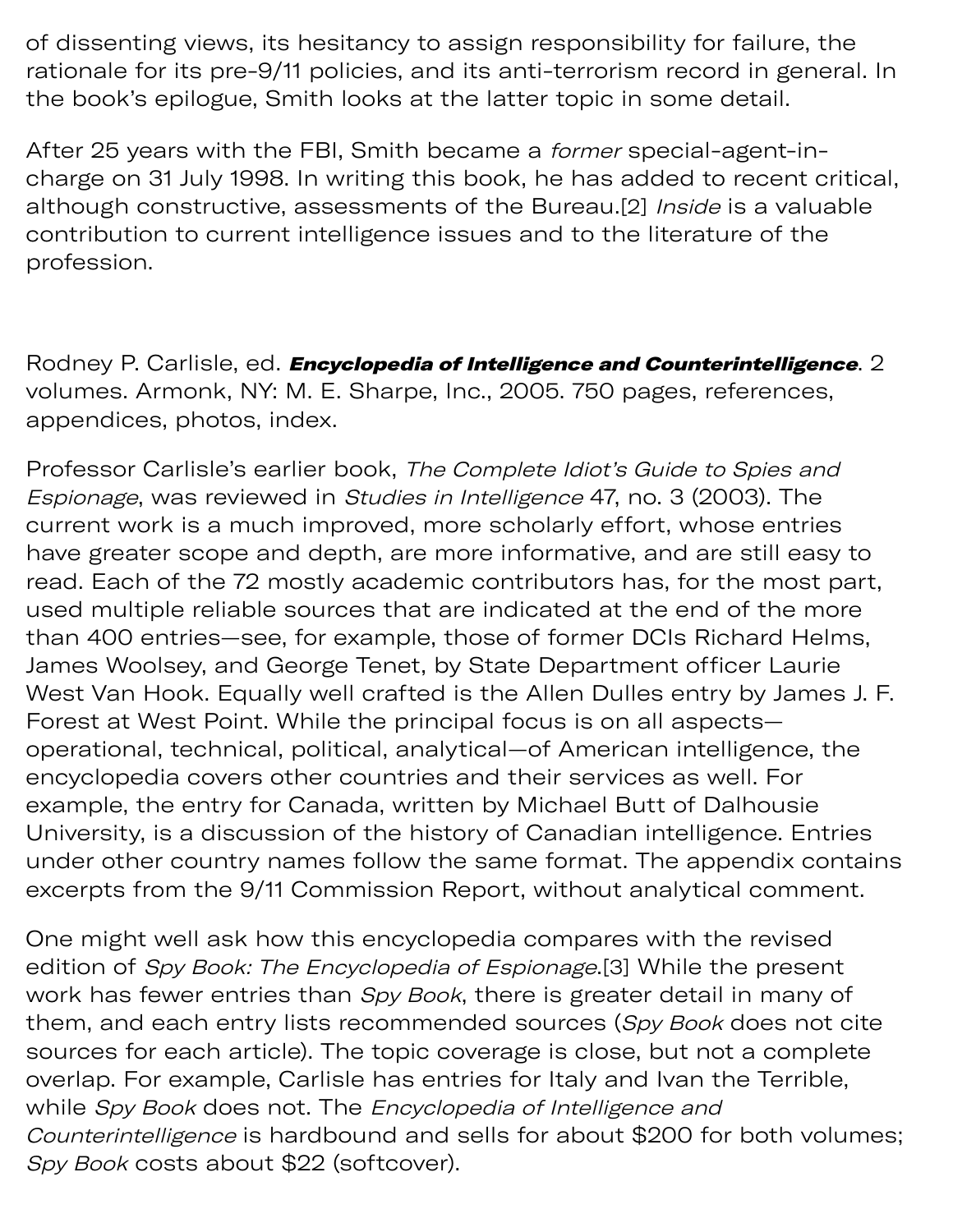When it comes to accuracy, the *Encyclopedia* has, with one exception, about the same number and type of errors as Spy Book. The exception is the unrivaled collection of misstatements in Carlisle's entry for Cambridge spy Donald Maclean. Maclean was not identified by the FBI—the Brits did that—and Maclean learned of it not from Philby, but from Burgess. Furthermore, the clue to Maclean's guilt was not that he went to London to visit his pregnant wife, but to New York where she was living with her mother. Maclean did not attend Eton or Oxford, nor was he a classmate of Cairncross—Maclean and Philby had graduated by the time Cairncross entered Cambridge. And Maclean was not recruited on a channel ferry or any other boat—that happened while he was still in London before he went overseas. As for Krivitsky (mentioned in the Maclean entry), he did not "seek refuge" with the British—they asked him to come and be debriefed, and he did. Soviet agent Kitty Harris was, first, Maclean's handler-courier and, second, his lover. Maclean wed Melinda in Paris, not London. And Philby did not join Maclean "on his escape to Russia"— Burgess did that. Finally, John Cairncross did not live out his life in England, though he died there after a brief residency (406).

A few other relatively minor discrepancies were found, as, for example, the assertion that the so-called Lucy Ring was a conduit for Bletchley Park (402). This has been debunked by Hinsley, et al.[4] Similarly, Elizabeth Bentley's testimony did not lead "to the arrests and eventual convictions of noted atomic spies Harry Gold, David Greenglass, and Julius and Ethel Rosenberg"— VENONA deserves the credit for that. Lastly, the concept that "the defector remains the best source of invaluable information whether in place or a one-time crossover" is nonsense on its face. In the long run, a defector ranks second to an agent-in-place or mole since by definition a defector cannot remain in place.

Professor Carlisle's Encyclopedia of Intelligence and Counterintelligence is a good place to start when readers, students, or analysts look for historical background. Nevertheless, as a matter of prudence, check other sources where particular facts are important to the case at hand—intelligence requires multiple source validation whenever possible.

Sally Bowen and Jane Holligan. The Imperfect Spy: The Many Lives of Vladimiro Montesinos. Lima, Peru: Ediciones PEISA S.A.C., 2003. 493 pages, photos, chronology, no index.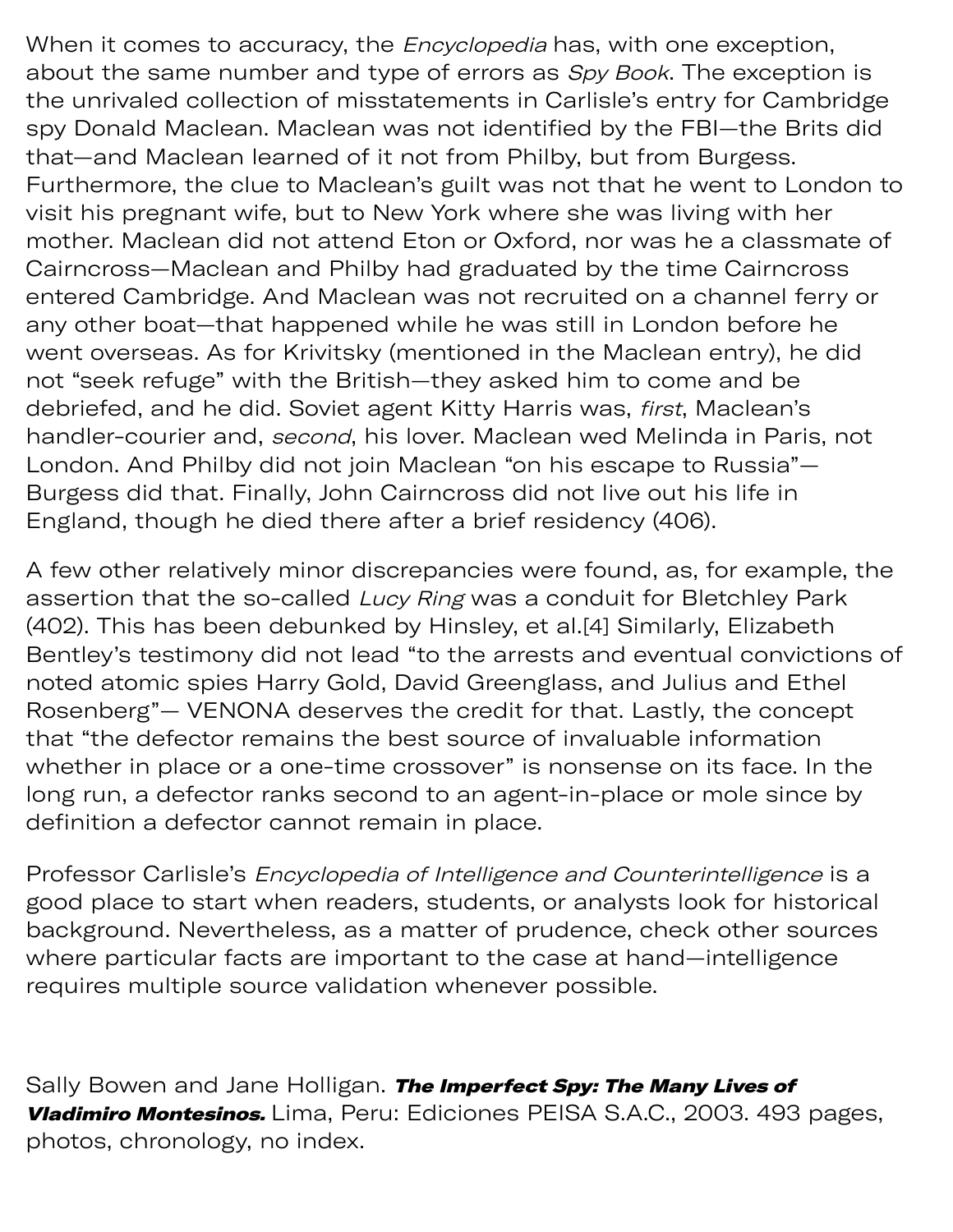In December 1996, 14 masked Cuban Marxist guerrillas invaded the Japanese ambassador's residence during a reception in Lima, Peru, taking several hundred hostages. President Alberto Fujimori acted decisively but cautiously. Over the next four months, all but 72 hostages were released. In April 1996, after tunnels had been dug under the residence and listening devices placed in the building , all but one hostage was successfully rescued and the terrorists shot dead. Fujimori's point man for the rescue operation was his de facto national security advisor, Vladimiro Montesinos.

The Imperfect Spy tells the story of this ambitious, amoral man, whose rise to great power was as unusual as his descent to prison, where he now resides. He began his spying by informing on classmates and perfected his skills in a military career, where he first came to the attention of the CIA in the 1970s. Between then and 1990 when he gained real power with Fujimori, he spent a year in jail, assisted Colombian drug dealers while banking a fortune, obtained a law degree, built a personal security force, married, and acquired several mistresses. As head of the National Intelligence Service, or "SIN" (Servicio de Inteligencia Nacional), Montesinos also collected information, converted it to power and solved problems for the powerful, often eliminating those unwise enough to oppose him. Throughout his career, he had official contacts with the CIA and occasionally the FBI. Both kept him at arms length.

British journalists Sally Bowen and Jane Holligan have lived and worked in Peru for many years. They have done a splendid job telling the often gruesome, but always interesting, story of Montesinos and the secret police he created, so appropriately called SIN. The lack of source notes is largely compensated for by the chronology and references to known people, dates, and events. The authors have provided an important exemplar of how a corrupt security service can influence an entire country.

Vin Arthey. Like Father Like Son: A Dynasty of Spies. London: St. Ermin's Press, 2004. 288 pages, endnotes, bibliography, photos, index.

In his book *Strangers On A Bridge*, James Donovan tells the story of KGB illegal, Col. Rudolf Abel, who was betrayed by a KGB defector to the CIA. Arrested by the FBI in 1957, Abel was sentenced to 30 years in prison. In February 1962, he was exchanged for U-2 pilot Francis Gary Powers.

Several books were written about the case. One, by Abel's friend Kyrill Khenkin, published only in Russian, had a real surprise. Reviewed by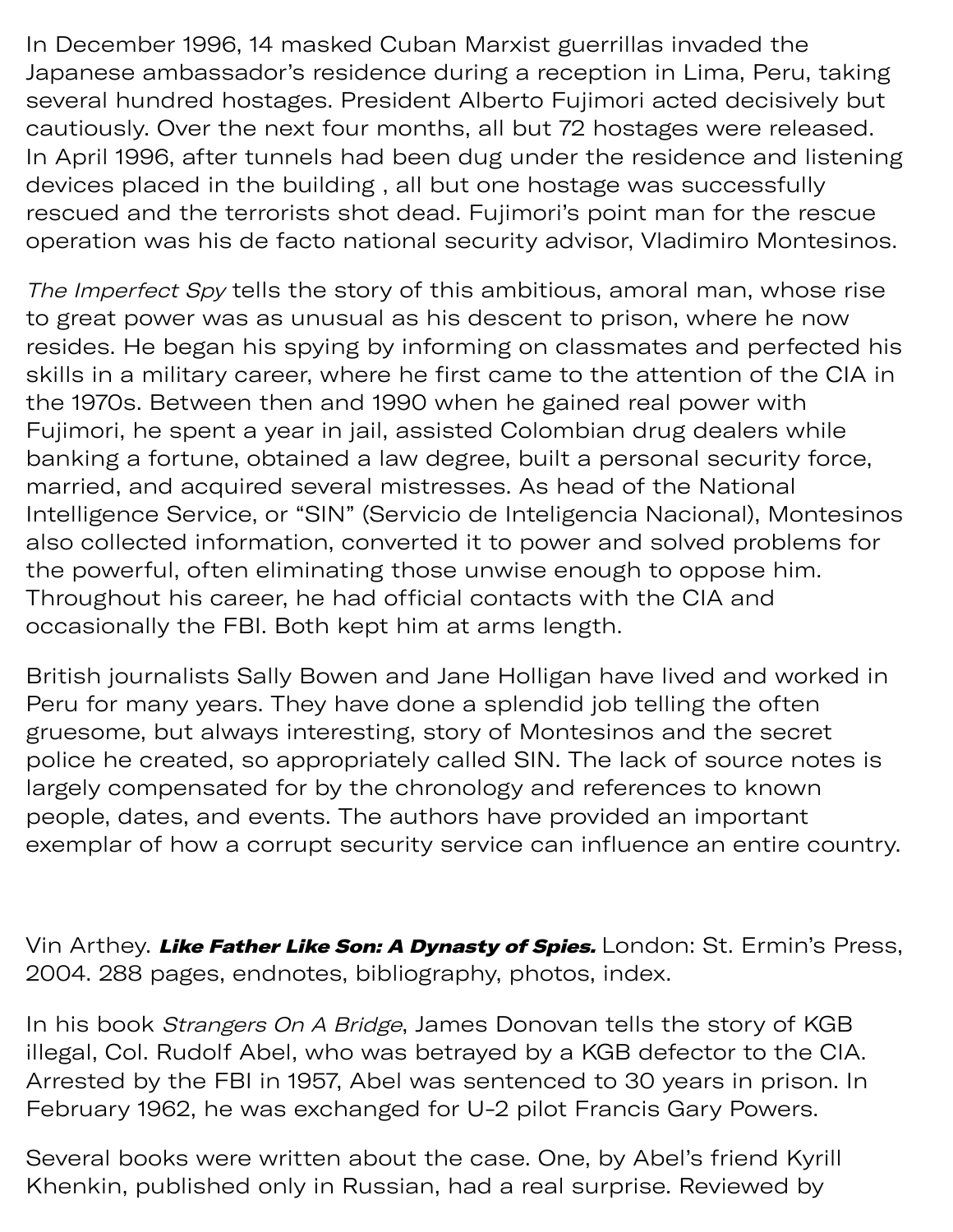scholar-author Walter Laqueur in 1983, Khenkin's book claimed that Rudolf Abel was really Willi Fisher, born in Newcastle, England, in 1903. Years later while working as a television producer in Newcastle, author Vin Arthey learned about the Willi Fisher story and decided to determine whether Khenkin was right. Like Father Like Son makes it clear that he was.[5]

The book has two parts. The first focuses on Willi's growing up in England. His German father and Russian mother were both active communist organizers working clandestinely for the party. The Russian revolution was motivation to return to Russia, where they were given quarters in the Kremlin. After finishing his education and serving a tour in the Red Army, Willi married and had his only child, a daughter, Evelyn. His knowledge of English got him a job as a translator-interpreter, first with the KOMSOMOL (Young Communists) and later with OGPU (a predecessor of the KGB).

Building on his language skills, Fisher was trained as an illegal; his first assignment was to Scandinavia. In 1935, he was sent to London to work with another illegal, Alexander Orlov, who, along with Arnold Deutsch, was busy recruiting the Cambridge ring, a fact Fisher never revealed that is acknowledged for the first time publicly in this book. After Orlov's defection in late 1938, Fisher was sacked. Although he survived the purges, he was forced to work in an aircraft factory until recalled by the NKVD (successor to the OGPU) in September 1941 as a radio operator. He was assigned to train illegals—for example, Kitty Harris, who became Donald Maclean's handler. At some point, he went to work for Pavel Sudaplatov, who directed the NKVD Special Tasks directorate, and ended the war a hero, having run successful radio deception operations, Operation MONASTERY among them.[6] Nevertheless, he was then dismissed from the NKVD for a second time, before being rehired again and sent to the United States in 1948 as Willie Martens— just one of his cover names—where his English could be put to use.

Arthey adds considerable detail to Fisher's stay in the United States, where he worked as an artist while supporting the Rosenberg network, atomic spy Ted Hall, and Morris and Leona Cohen. (The latter escaped just before the Rosenbergs were caught and eventually became KGB illegals in Britain.) When arrested, Fisher adopted the name of another KGB colonel, then dead, so that his masters in Lubyanka would not acknowledge him by any of his cover names. Abel never revealed his true identity or the details of his work to the FBI.

After his return to the Soviet Union, despite his adherence to the KGB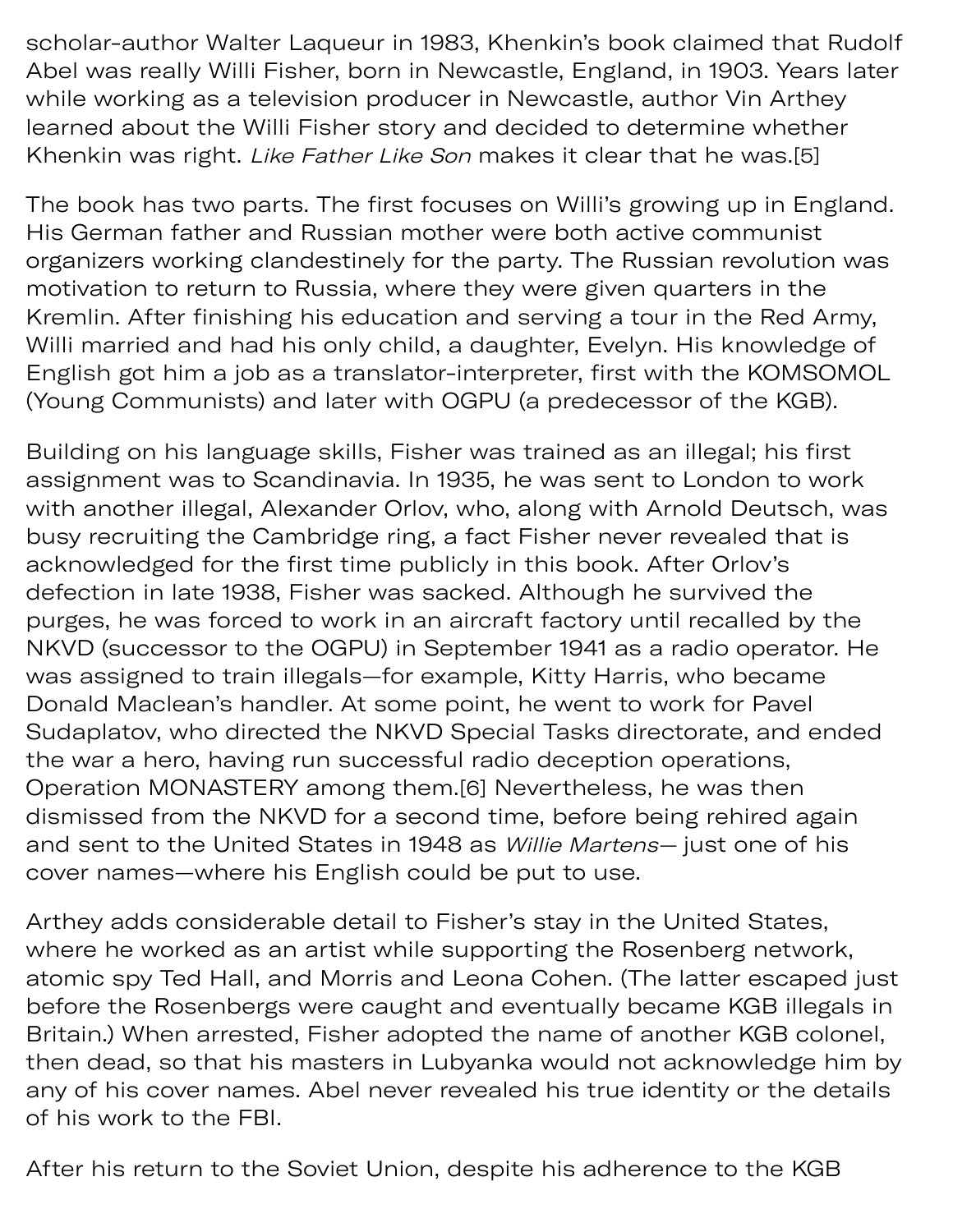code of silence during interrogation—protecting his knowledge of Philby and the Cambridge agents—Fisher was never again accepted as an active intelligence officer. He was involved with training young officers but was never fully trusted. When he was hospitalized in October 1971, the suspicious KGB had his room bugged. He died a month later. His tombstone reads Willi Fisher and Rudolph Abel.

 $A_{\rm eff}$  his return to the Soviet Union, despite his adherence to the  $S_{\rm eff}$ 

During his research for this book, Arthey contacted Fisher's daughter and from her learned the details of his final years. His book adds much to the story of one of the KGB's most famous illegals, who suffered the sad fate of official obscurity in the final five years of his life.

Ljubica Erickson and Mark Erickson, eds. **Russia: War Peace and Diplomacy: Essays in Honour of John Erickson**. London: Weidenfeld and Nicolson, 2004. 365 pages, endnotes, index.

The late professor John Erickson learned Russian in grammar school; served in the British Army Intelligence Corps, where he studied Serbo-Croatian, German, and other European languages; and was an interpreter for the Allied War Crimes Commission. He then went to Cambridge before joining St. Antony's College, Oxford, where he became the world's leading military historian specializing in the Soviet Union. In 1968, he accepted a post at the University of Edinburgh, where he remained until his death in 2002. His writings on the Red Army, especially The Soviet High Command (1962), became standard works, and he was respected and trusted by the Soviet High Command as no other Western historian. He is a figure familiar to any student of Soviet military history.

Erickson's colleagues, students, and friends contributed the 20 essays in this festschrift. Eighteen deal with military history: Several discuss the Soviet and German armies; two cover the research Erickson did for his books on Stalingrad; another looks at the lesser known battles of the Soviet-German war; and one discusses Jomini versus Clausewitz. Two are on military intelligence: One by John Chapman is on "Russia, Germany and Anglo-Japanese Collaboration, 1989–1906;" the other, by Donald Cameron Watt, is a provocative piece typical of the author, titled "Rumours as Evidence." The final chapter, by former US Air Force officer Lynn Hansen who studied with Prof. Erickson at the University of Edinburgh, recounts the "Edinburgh Conversations" that Erickson held with senior officials of the Soviet government.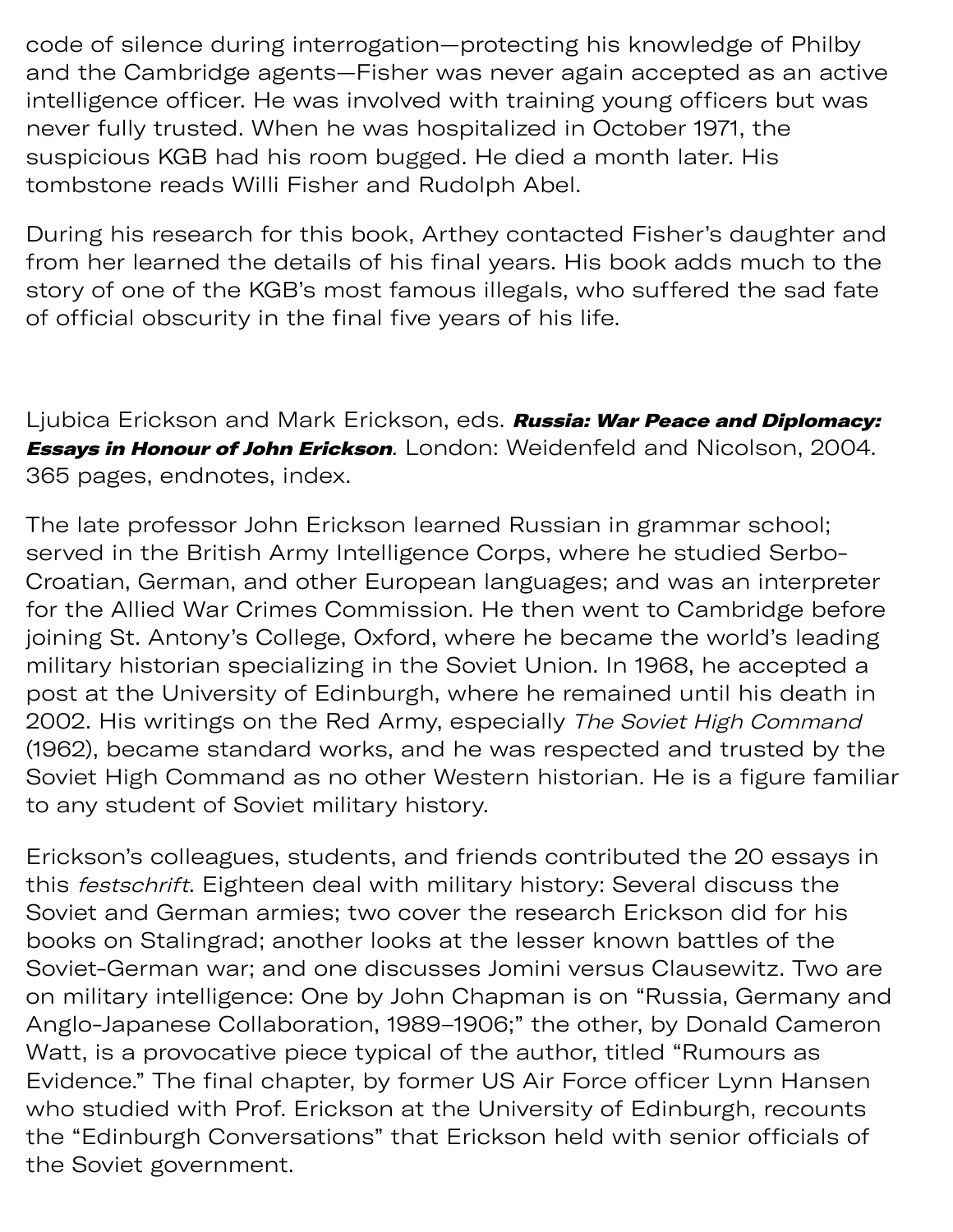John Erickson set the standard for history with work that was always thoroughly researched, well argued, and well written. He would be proud of this collection in his honor.

Daniele Ganser. NATO's Secret Armies: Operation Gladio and Terrorism in Western Europe. London: Frank Cass, 2005. 326 pages, index.

As part of the planning that led to NATO after World War II, the Western European nations decided that they should prepare and equip stay-behind networks for use in the event of a Soviet invasion. Agents would be trained to operate much as their World War II resistance predecessors. Their mission would be to provide intelligence, perform sabotage, and disrupt communications. This time, however, initial supplies would come not from hastily organized, often inaccurate, air drops, but from prepositioned caches for use by the secretly trained teams.

The existence of such stay-behind networks remained "Europe's best kept secret" until 1990.[7] About the same time, then Italian Prime Minister Giulio Andreotti acknowledged that Italy had established what Ganser calls "a secret army" coordinated by NATO (1). The response to Andreotti's disclosures included a series of newspaper stories that labeled the Italian role in the secret NATO network as Operation GLADIO, although other participating nations had different codenames.

Swiss scholar Daniele Ganser has written the first book on this subject. In it, he asserts that the CIA and MI6 were the prime movers behind the networks, unknown to "parliaments and populations" (1). He goes on to charge that the CIA in particular, with its covert action policies that are by definition terrorist in nature, used the networks for political terrorism.

After acknowledging the validity of the stay-behind networks, Ganser quickly clarifies his argument. He alleges that, since the Soviets never invaded, some GLADIO members became right-wing terrorists in Italy. In the 1970s and 1980s, using the explosives and other supplies in the prepositioned caches, they were responsible for hundreds of terrorist attacks whose real purpose was to discredit the communists. Although Ganser's sourcing is largely secondary— newspapers and the like—his argument is convincing to the extent that both things happened. What is in doubt is the relationship between the attacks and government policy. Were the caches made available officially to terrorists, and were the terrorist attacks part of Operation GLADIO? Or were they separate acts by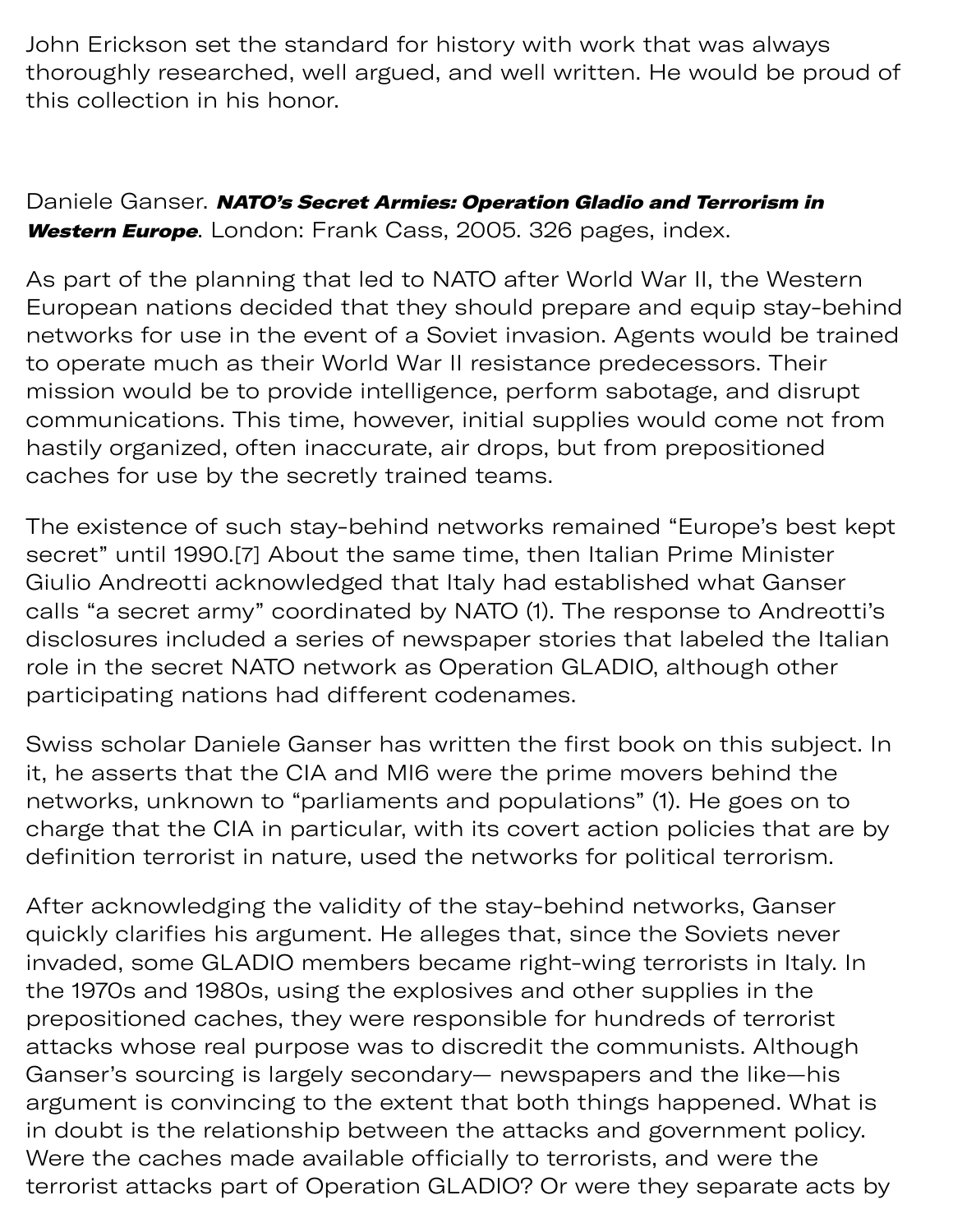groups whose members had been trained as part of the now defunct staybehind networks and knew the location of some of the caches? Ganser takes the former position, charging the CIA—and to some extent MI6—with responsibility for the terrorist acts. (14)

But proof is a problem for Ganser. He complains at the outset that he was unable to find any official sources to support his charges of the CIA's or any Western European government's involvement with Gladio. Nevertheless, his book devotes 14 chapters to the "secret war" in various Western nations on his list. Much of the narrative is historical. The chapter on Portugal, for example, begins with background in 1926; the chapter on Spain, with the Spanish Civil War. The history of how relationships were established among Western nations after World War II is interesting and valuable, as is the survey of pubic reaction to Operation GLADIO. But Ganser fails to document his thesis that the CIA, MI6, and NATO and its friends turned GLADIO into a terrorist organization.

Lucas Delattre. A Spy at the Heart of the Third Reich: The Extraordinary Story of Fritz Kolbe, America's Most Important Spy in World War II. New York: Atlantic Monthly Press, 2003. 308 pages, bibliography, photos, no index.

In The Craft of Intelligence (1963), Allen Dulles alludes to but does not name the man whom he later called his most productive agent in Switzerland during World War II. Three years later, in The Secret Surrender (1966), Dulles identifies him by his codename, George Wood. In his 1968 anthology, Great True Spy Stories, he gives even more details about his agent's life, but not his true name. Others did their best to learn Wood's identity and, in 1971, author Ladislas Farago came close when he identified a "Fritz Kople" in his book Game of the Foxes. Official acknowledgement of Wood as Fritz Kolbe, the former Nazi Foreign Office senior clerk, came when OSS files were declassified in June 2000. Then, in September 2001, the German magazine Der Spiegel published an article on Kolbe describing him as an "anonymous hero of the Second World War." Until this article, Kolbe was largely unknown in Germany—he had not been mentioned in the official history of the Federal Republic of Germany, which did credit others who had acted against Hitler and the Nazis. Lucas Delattre, a journalist with Le Monde, decided to look into the case and A Spy At The Heart of the Third Reich is the result.

Although Fritz Kolbe was never a member of the Nazi party, he performed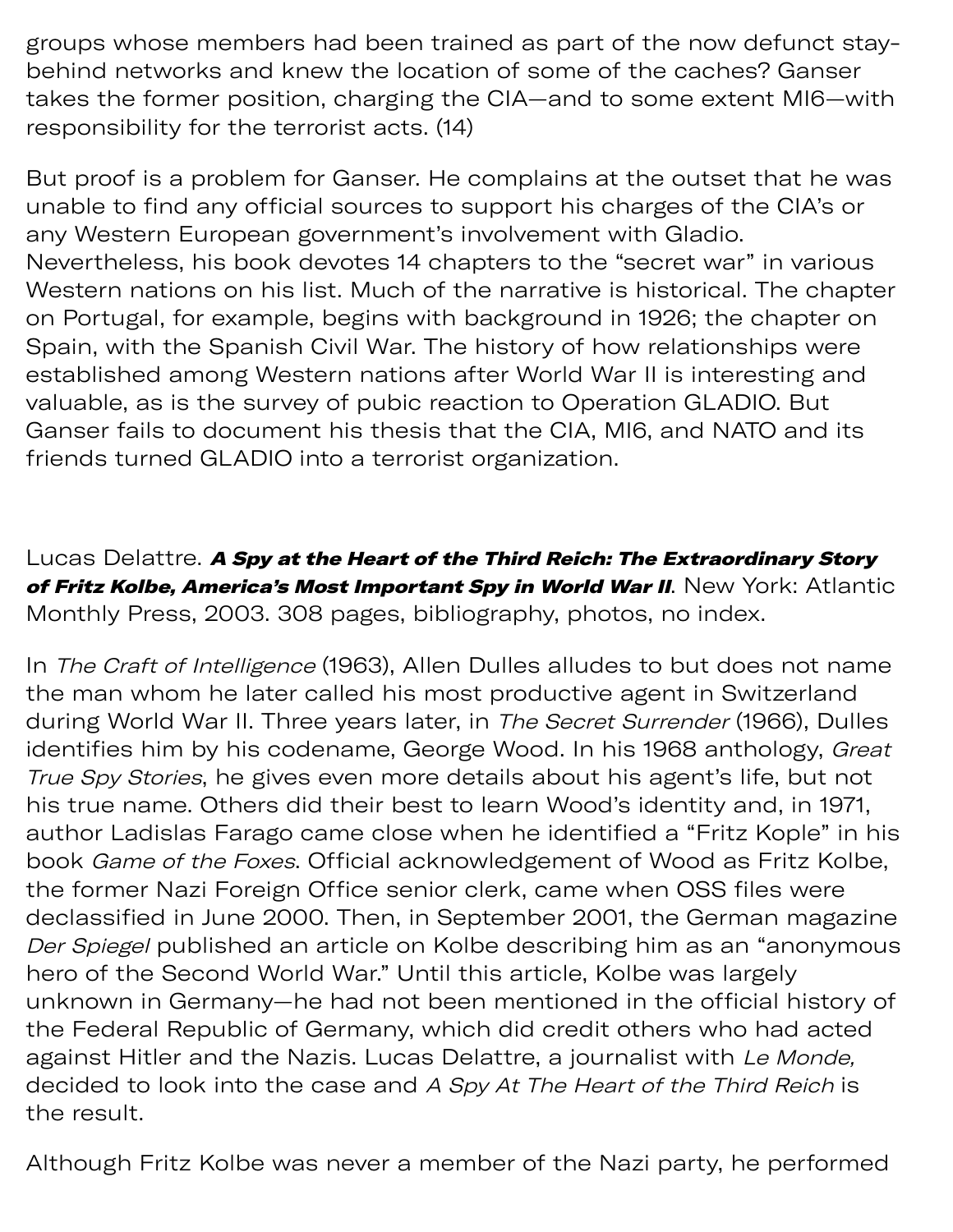his administrative duties in the Foreign Office so well that he survived several purges and retained access to sensitive classified material throughout World War II. A truly closet anti-Nazi, he arranged a trip to Switzerland in 1943 to try to pass documents to the British—but he was rebuffed. He next went to OSS station chief Allen Dulles, who cautiously accepted him. In the end, after many more trips, his services earned the sobriquet "prize intelligence source of the war."

Delattre conveys admiration for Kolbe's contribution and is perplexed that he did not get more credit at the time. He nudges the British for downplaying some of Kolbe's reports. Subsequent events, however, show that they had good reason for doing so. For example, the secret transmitter in Dublin that Kolbe revealed was already known to the British because they were breaking the German code. Making a fuss about the new intelligence might have alerted the Germans that London knew about the transmitter, if a leak were to have occurred. Similarly, Delattre tells how Kolbe alerted OSS to the German penetration of the British embassy in Ankara. He is concerned that here, too, the British response was less than enthusiastic when told about it. What he does not realize is that the British already knew what the situation was from their code-breaking efforts at Bletchley Park. Moreover, though the British did not tell OSS, the penetration, code-named CICERO, was not the only mole in the embassy. One was never caught; the other, the ambassador's chauffeur, was only identified after the war.[8] When Kolbe reported about CICERO, it was obvious there was a leak and London therefore discouraged discussion of the penetration so as not to alert the Germans they were on to them while they continued to hunt for the other moles.

As for the United States, the skeptical War Department intelligence staffs only reluctantly accepted the Kolbe material late in the war, further diminishing its utility. At one point, they refused to send it to the president, and Delattre describes the ensuing inter-organizational battles. There is no doubt that Fritz Kolbe took many personal risks and delivered much orderof-battle and other data—2,600 Foreign Office documents in all. But this material tended to confirm sources unknown to Dulles.

Kolbe's espionage for the Allies was known by some trusted friends who helped him with accommodation addresses and the like during the war. After the war, using the name George Wood, he permitted an interview that resulted in a sketchy biographical story in True Magazine (1950). Dulles tried but was unable to stop its publication in Germany, so a much wider audience became aware of Kolbe's wartime activities. Many viewed him as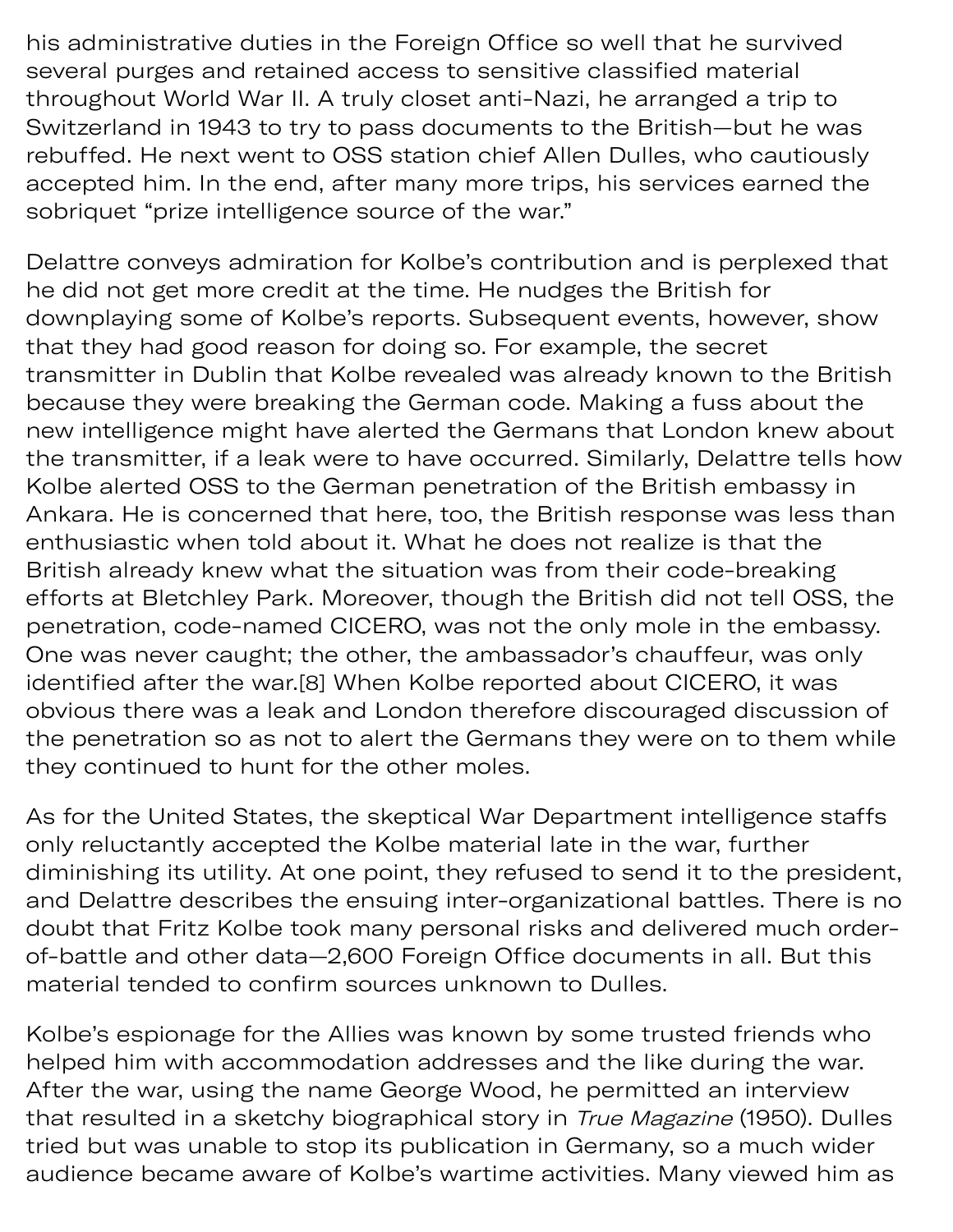a traitor, and he did not live to see his vindication in the *Der Spiegel* article mentioned above. Delattre's chapter "Disgrace" tells how Kolbe's efforts to find a meaningful existence in Germany failed.

Despite the irritating absence of specific source notes and an index, this is a worthwhile book on an important case. Delattre is right when he ends with the thought that "Fritz Kolbe was without any question democratic and pro-Western. His only mistake was to have been those things before everyone else" in Germany (223).

The book concludes with a remembrance of Kolbe by OSS and CIA veteran Peter Sichel, who helped handle Kolbe after the war. His firsthand account adds much to the image of a true German patriot.

Ruth Price. The Lives of Agnes Smedley. New York: Oxford University Press, 2005. 498 pages, endnotes, photos, index.

During the 1976 budget crisis in New York, classes at City College were cancelled and graduate student Ruth Price used the free time to read a semi-autobiographical novel, *Daughter of Earth*, by the controversial author Agnes Smedley. Thus began an interest that simmered until the mid-1980s when then-professor Price turned her full attention to Smedley's life and made the decision to write this biography.

Born in Missouri on 23 February 1892, Agnes Smedley was the daughter of a failed cattle broker and sometime farmer and his part-Indian wife. Her birthplace was a two-room cabin without plumbing or electricity. In the early 1900s, the Smedleys moved to Trinidad, Colorado, the first of several towns where Agnes went to school and worked washing clothes after classes. It was a period of labor unrest and economic depression, but she managed to get part way though grade school, supplementing her formal education with voluminous reading. At 17, Agnes passed exams for a oneyear secondary school teaching certificate, and began teaching for \$40 a month. When her certificate expired, she accepted an offer to study in Phoenix, and with that she was on her way to becoming a progressive, a communist, and a writer. She would write mostly about China, teach at Berlin University, and later lecture at Harvard.

Price examines Smedley's life in great detail, explaining how she became involved in the radical movement of the times and describing the many communists who played important parts in her life. Smedley traveled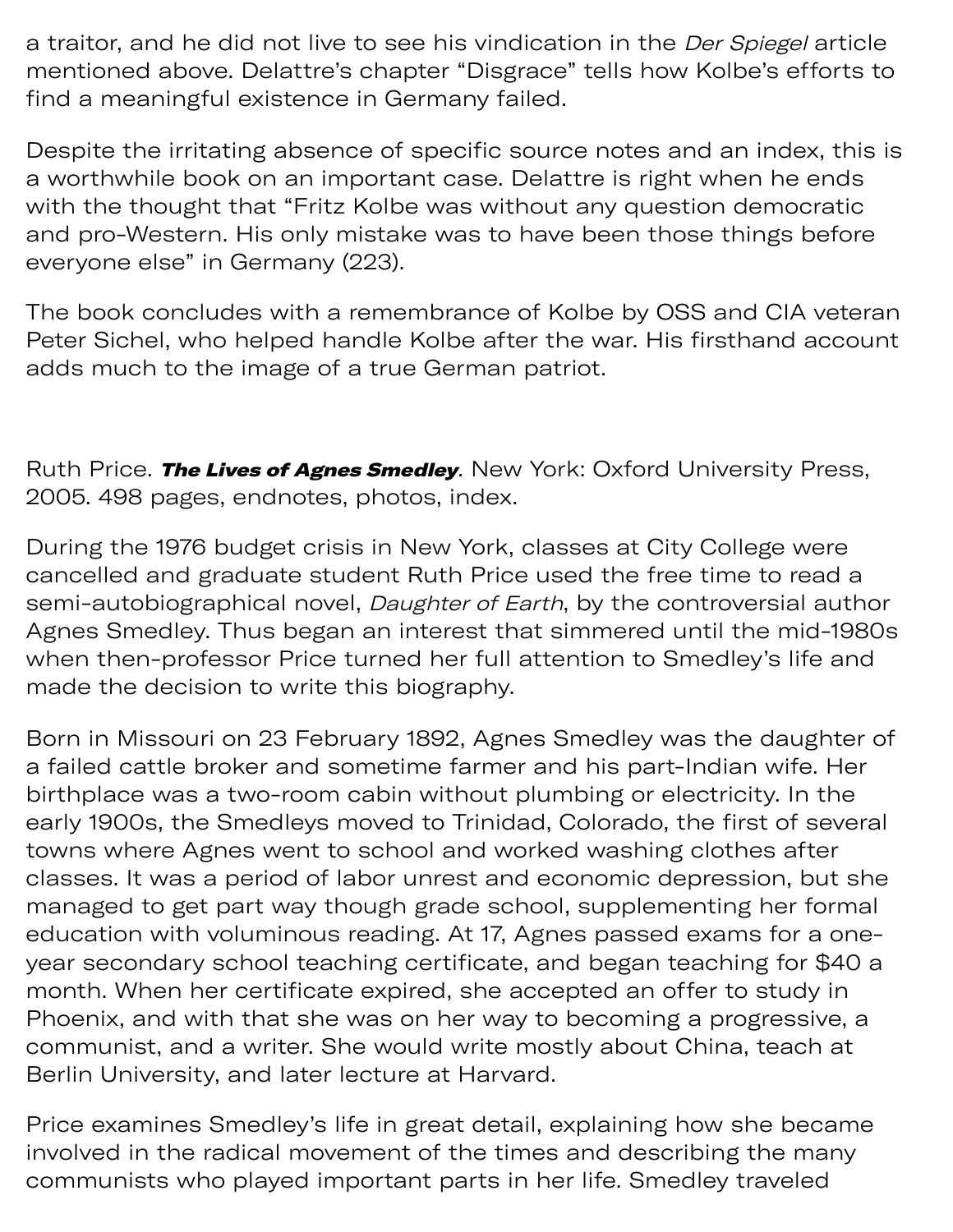widely. In Germany, she worked for the COMINTERN under chief propagandist Willi Muenzenberg. In India, she participated actively in the left wing movement before going to China, where she met and was captivated by Mao and other communist leaders. It was her activity in China—working for Soviet military intelligence agent Richard Sorge—that brought her to the attention of the post- World War II anti-communist movement in the United States. Smedley denied US Army charges that she was or had been a Soviet agent, and she threatened to sue for libel if the army did not admit it was wrong and did not apologize. And that is what the army did. She had worked against the Nazis and the Japanese, not directly against the United States, they rationalized.

Nevertheless, in 1950, the House Committee on Un-American Activities, using the same evidence available to the army—supplied by Maj. Gen. Charles Willoughby, Gen. Douglas Macarthur's G-2—upheld the charges and planned to have her testify. In London at the time, Smedley died after an operation for ulcers before she had to decide whether to return. For 50 years, Price notes, the political right maintained her guilt, charging that she was indeed a communist and had spied for China and the Soviet Union. With at least equal vigor, the "left has maintained that Smedley was an unblemished heroine, the tragic victim of a McCarthyite smear" (even though Smedley died before McCarthy began his crusade). Price writes that "as a self-identified leftist, I, too, initially dismissed the accusations against Smedley. My Smedley was an uncompromising liberal."

Then, as her research progressed, Price discovered the Smedley archives in Moscow; interviewed her former colleagues in China, India, and the United States; examined contemporaneous FBI interviews with communists who worked with Smedley, including her Soviet case officer; and found Smedley's arrest records in Germany. Furthermore, she came across statements by Sorge that she had been his agent. That is not all. When the British released the MASK decrypts of communist party pre-war message traffic, Smedley was mentioned frequently. All these sources supported the fact that Smedley has been Sorge's agent and a COMINTERN agent, and had worked in the Chinese Bureau of Information as well. The right in this case was correct. Smedley had had a clandestine life and, to Price's great credit, she documents it wonderfully, although she admits that "this was the *last* thing I wanted to establish."[9]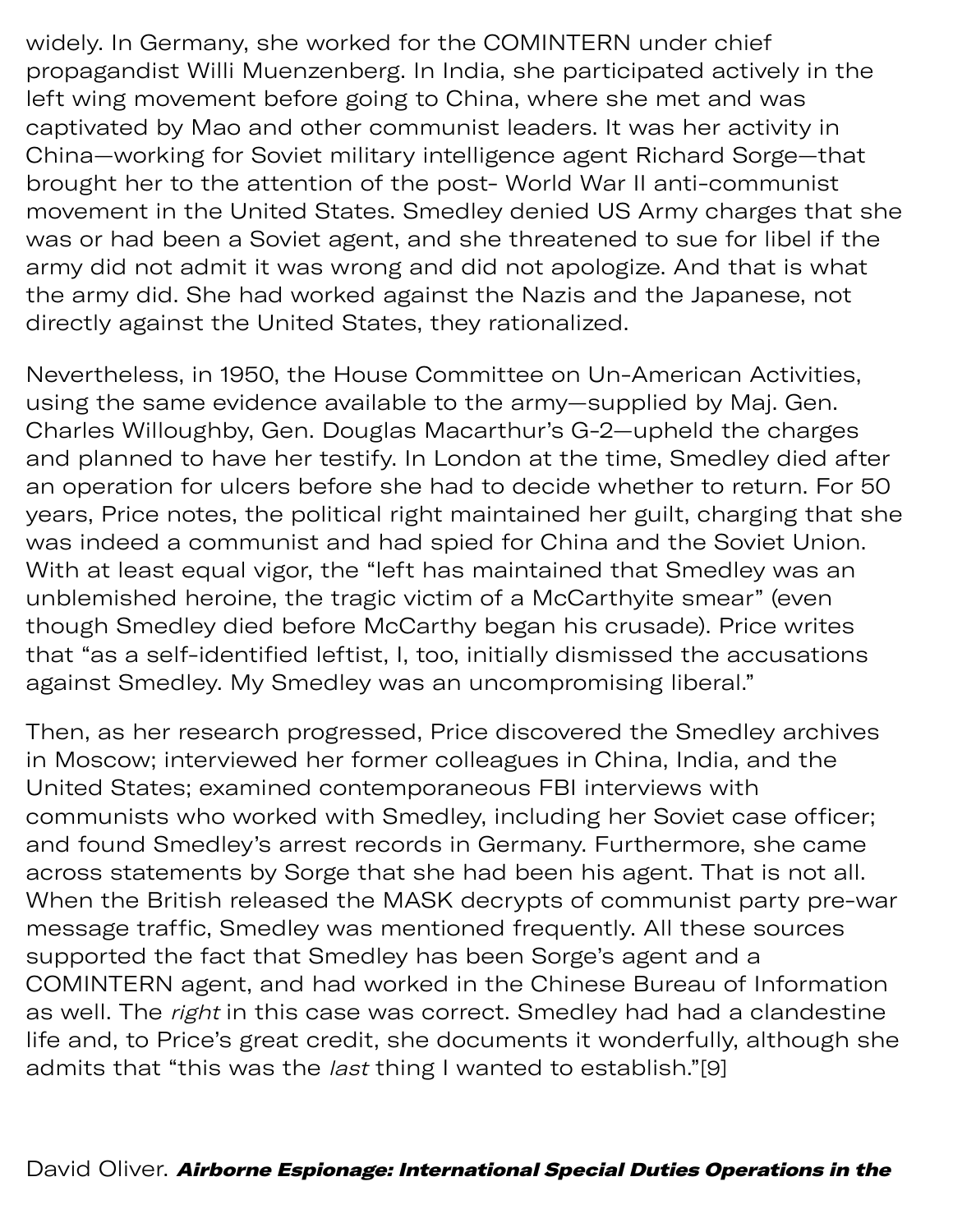World Wars. Gloucestershire, UK: Sutton Publishing, 2005. 250 pages, bibliography, photos, index.

David Oliver. Airborne Espionage: International Special Duties Operations in the

By the start of World War I, flying ace Jules Védrines was 33 and too old for frontline service in the French air force (Aviation Militaire). However, experienced at flying by moonlight, he was soon a special-missions pilot taking agents behind enemy lines in airframes made of wood. A new solution to the perennial problem of insertion had been implemented. Special-mission flying continued during the interwar period in the Far East, the Soviet Union, Italy, Germany, and Spain, in anticipation of another conflict. World War II became the glory days of what the Allies called Special Duty (SD) Squadrons. In Airborne Espionage, David Oliver tells the story of the special pilots, their aircraft, and the agents they inserted behind enemy lines.

Some of the pilots and their passengers became well known. Capt. George Hill, a British Russian-speaking military intelligence officer, learned to fly in the Balkans so he could insert his own agents behind enemy lines. He would go on to author two books and to work with Sidney ("Ace of Spies") Reilly in Moscow. T. E. Lawrence (of Arabia) employed special-mission flights in the Middle East. Australian Sidney Cotton, who would later support OSS, pioneered clandestine aerial-photography flights covering many of the denied areas in Europe, including Berlin.

During World War II, over 100 of the agents inserted were women, like Noor Inayat Khan, a British wireless operator who had lived in France. These already high risk operations were made even more dangerous because the Gestapo had penetrated many of the resistance networks the SD squadrons were supporting. The SDs also played a part in the British DOUBLE CROSS (XX) operation and worked with OSS and various allied elements throughout the world. For balance, Oliver includes many of the Nazi and Japanese operations against the Allies and also describes their aircraft.

In a postscript, Oliver reviews the postwar life of some of the SD pilots, agents, and opponents who survived. A few were ignored and fell on hard times. Some went into politics. Others, especially the female agents, wrote books. They had filled a need that still exists, albeit the aircraft and communications equipment have changed. Airborne Espionage documents their contribution for the first time.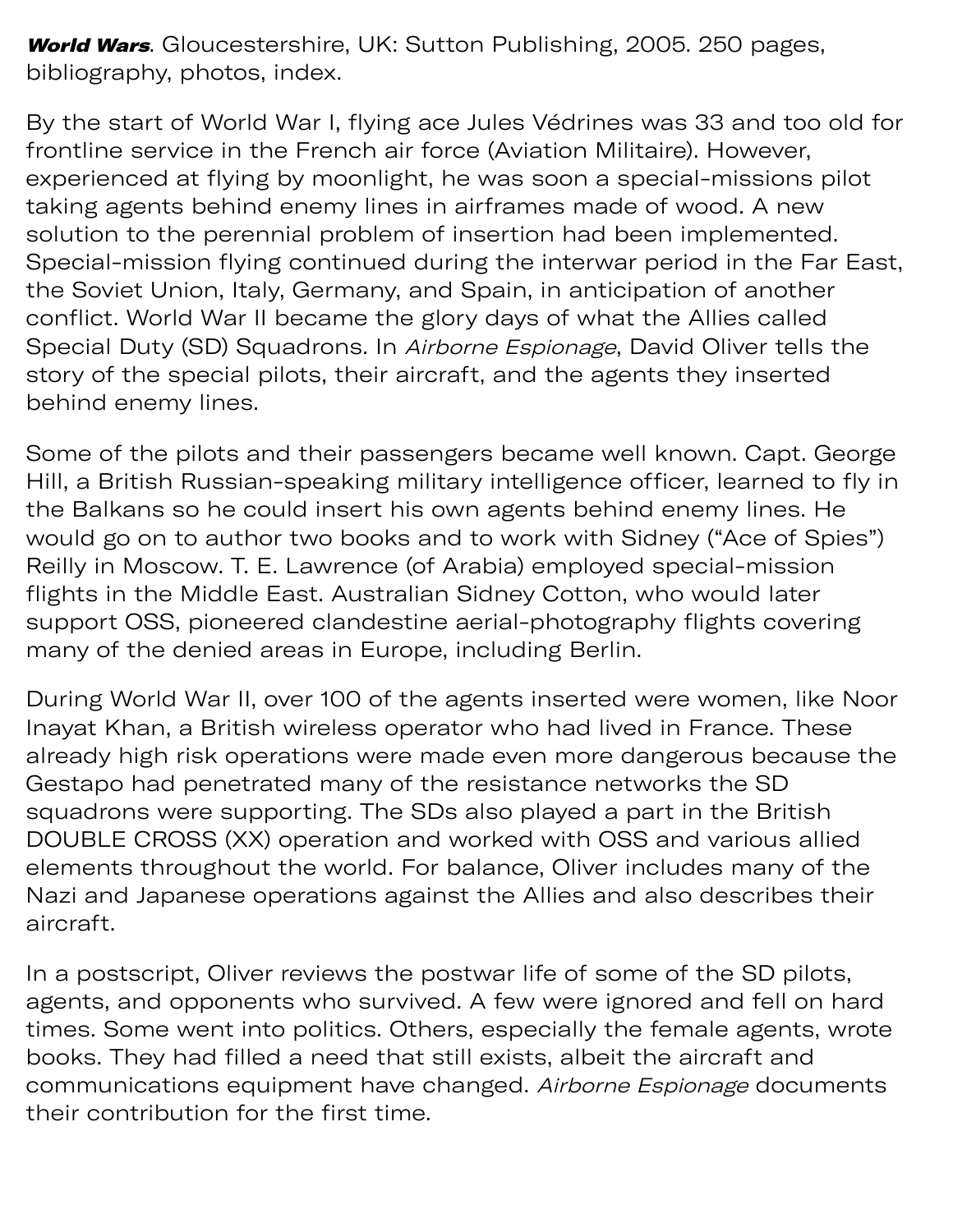Hugh Popham. The FANY in Peace and War: The Story of the First Aid Nursing Yeomanry, 1907-2003. Revised edition. Barnsley, Yorkshire, UK: Leo Cooper, 2003. 174 pages, bibliography, photos, appendices, index.

Service with Lord Kitchener in the Sudan campaign of 1898 convinced cavalry Sgt. Maj. Edward Baker that troops wounded in the field needed skilled medical attention before the ambulance arrived. He envisioned "women riding sidesaddle round the fringes of a traditional battlefield dressed in vivid scarlet tunics and voluminous skirts" tending the wounded and freeing soldiers for combat (2). He finally launched his all volunteer organization—although with a different dress code—in England in 1907, where the headquarters of the First Aid Nursing Yeomanry (FANY) Corps is still located today.

In the British army, the yeomanry initially consisted of non-combat support troops. A yeoman in the royal household, on the other hand, was a highly qualified servant or aide. Baker had both concepts in mind when he recruited for his unorthodox unit in the local newspapers. Qualifications included education, horsemanship skills, and foreign language ability. Training in first aid, map reading, and radio communications would be provided. Enrollment cost the applicants 10 shillings. The women had to provide their own uniforms and horse, and commit for one year's service.

The initial response was positive although the Corps was to have its difficult times. The FANYs, as they are called, have since served in both peace and war, and author Hugh Popham reviews their entire history while telling how the tasks they performed soon departed from nursing to ambulance driving, eventually focusing on communications support.

A principal point of interest for the intelligence professional is the FANY's service in the Special Operations Executive (SOE) during World War II and their operations with the resistance in occupied France. Some 73 were trained as agents and 39 went to France. Several were caught by the Gestapo and ended their lives in Dachau and other camps.

At a time when women in the intelligence services was not an everyday occurrence, the FANYs established a powerful precedent. Popham summarizes their story well, and the bibliography provides sources where more detail can be acquired. In this regard, Leo Marks's Silk and Cyanide (HarperCollins, 1998) is to be recommended.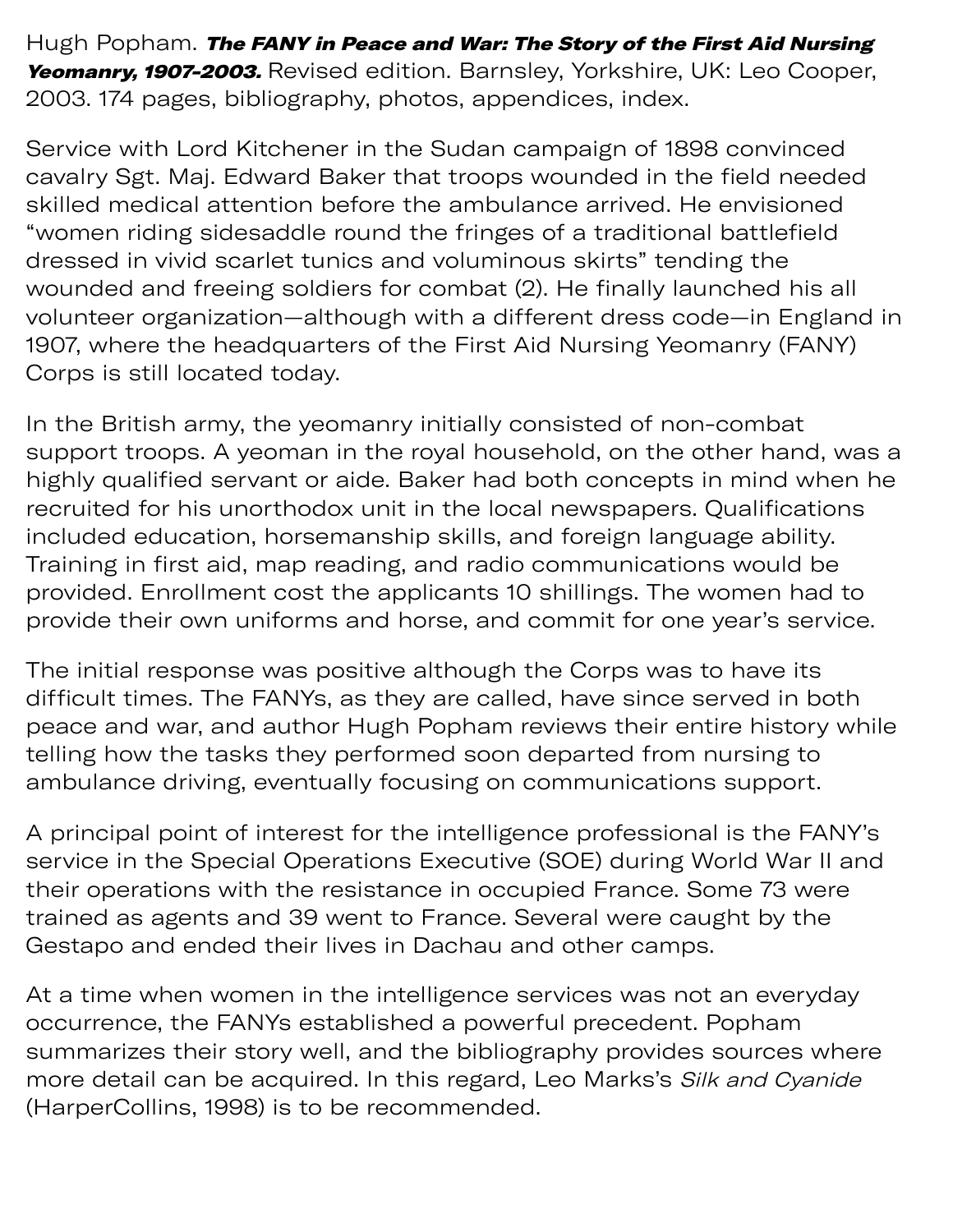Thomas Boghardt. Spies Of The Kaiser: German Covert Operations in Great Britain during the First World War Era. New York: Palgrave Macmillan, 2004. 224 pages, endnotes, bibliography, photos, index.

In 1901, with its ship-building program well underway, the German Admiralty created a naval intelligence department (designated "N"), a first for Germany, to keep track of foreign navies in general, and Britain's Royal Navy in particular. Agents were recruited and dispatched to Britain to report on naval order-of-battle and make damage assessments after the anticipated naval engagements, which never materialized. It was just as well, because the German agents were too few in number and poorly trained, and they consequently produced little of value. Thomas Boghardt is the first to write about the role of "N" in World War I.

Spies of the Kaiser also examines British counterintelligence capabilities before and during the war. At the outset, from the British perspective, the German espionage threat was muddled to put it politely. In 1903, Erskine Childers published his novel Riddle of the Sands with the aim of increasing public awareness of the threat of a German invasion. Although the British Admiralty was not convinced, the public was indeed aroused (23). In 1906, capitalizing on the public mood, British journalist William Le Queux published his The Invasion of 1910, which sold over 1 million copies. The battle was joined. Despite the lack of evidence to support the novelist's claims, the government responded to public pressure by forming a subcommittee of the Committee of Imperial Defence to reexamine the threat of invasion. Although not a direct consequence of the subcommittee's actions, by 1907 there were calls for a department to collect foreign intelligence to establish the nature of the threat. But the War Department resisted. Then in 1909, Le Queux published his masterpiece of fiction, Spies of the Kaiser, with claimed that 5,000 German spies were operating in Britain. Adding fuel to the fire, he stated that his novel was based on fact. That same year, the War Office established new intelligence elements that would become what is known today as MI5 and MI6.

In contrasting the development and operations of MI5 and "N," Boghardt shows how the former, created on the basis of faulty intelligence, was a public relations winner and, despite parsimonious resources, had a reasonable record of success. There were in fact German agents in Britain, although nowhere near the number proffered by Le Queux and his supporters. MI5's task was hampered from the start, in part because before the war there were more German agents than MI5 intelligence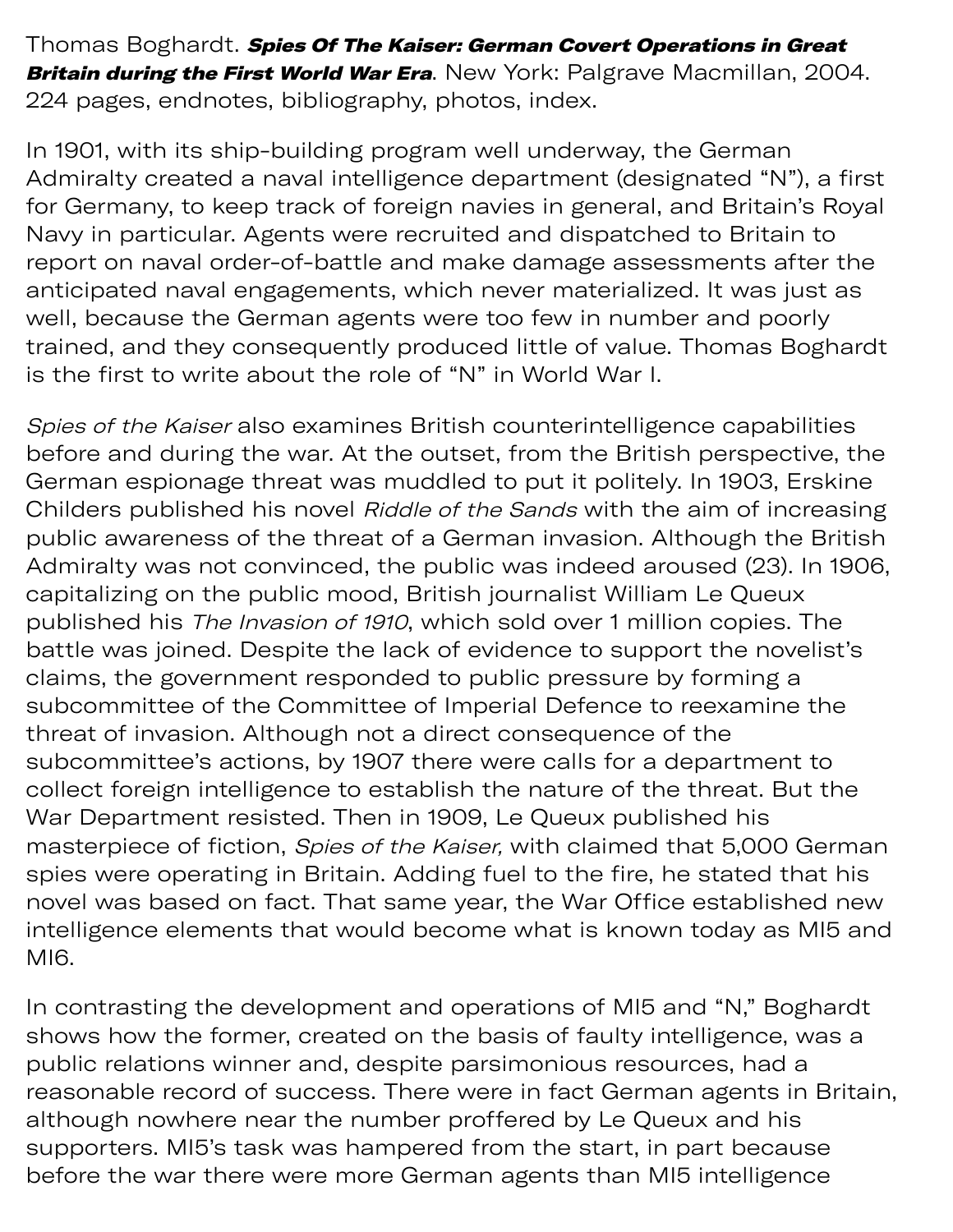officers. The situation was further complicated because the public responded to the spy scare with hundreds of reported sightings of German spies, which had to be investigated. Nevertheless, all the important agents were identified and arrested or neutralized. "N," on the other hand, while formed for the right reasons, failed to develop the professional capabilities to do the job and in the end never posed a serious threat to British security.

before the war there were more German agents than MI5 intelligence

When war was declared, the press claimed that all German agents in Britain had been arrested. Many historians have accepted this view as accurate. But because Boghardt had access to recently released German and British archival documents, he was able to correct that conventional wisdom and show that MI5 manipulated the record to reflect that position. Several spies had indeed been arrested, but some were never found. During the war, "at least 120 agents operated in Britain" and MI5, with Special Branch, arrested 31 of them (105). The principal method of detection was mail monitoring, although a number were caught because the agents they attempted to recruit turned them in.

Spies of the Kaiser provides summaries of the major wartime cases of "N" espionage operations in Great Britain and discusses several that involved agents operating in the United States. The latter include instances of biological warfare in which "N" agents in Washington created anthrax to infect the horses being shipped to Britain—they were unsuccessful.

Boghardt finds little to suggest that either service made a difference in the war. After the war, "N" was disbanded along with the Imperial Navy. MI5, however, survived with its reputation enhanced and many lessons learned and went on to be exceptionally successful in World War II.

[1]Richard Breitman, Official Secrets: What the Nazis Planned, What the British and Americans Knew (New York: Hill & Wang, 1998).

[2]See for example: Peter Lance, 1000 Years For Revenge: International Terrorism and the FBI–The Untold Story (New York: Regan Books, 2004) and Richard Gid Powers, Broken: Troubled Past and Uncertain Future of the FBI (New York: Free Press, 2004).

[3]Norman Polmar and Thomas B. Allen, Spy Book: The Encyclopedia of Espionage, 2nd ed. (New York: Random House, 2004), reviewed in Studies in Intelligence 49, no. 1 (2005).